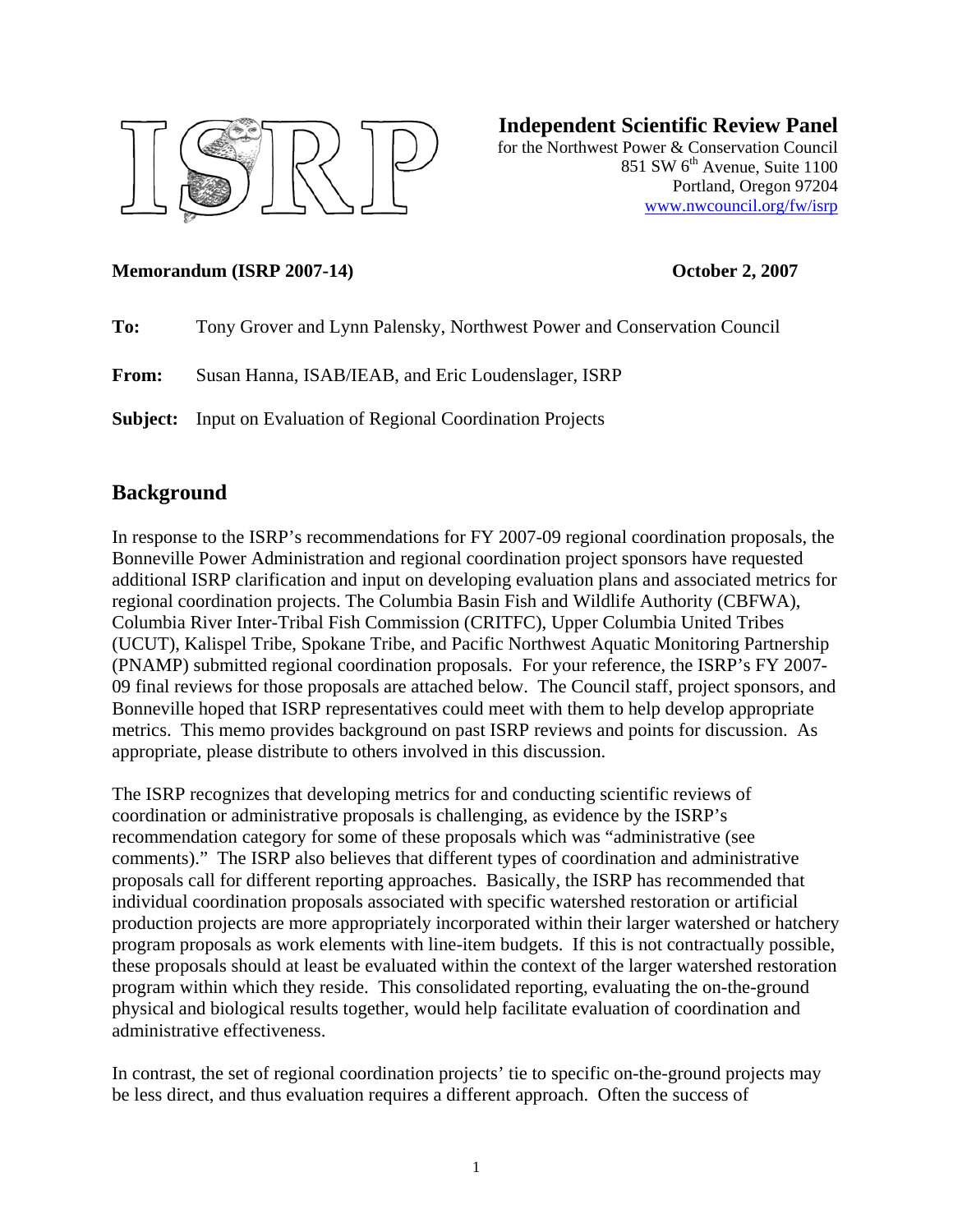coordination cannot readily be tied to physical or biological metrics. For those instances when components of the regional coordination proposals can be tied to on-the-ground efforts, those connections should be made and results reported. However, significant elements of these projects, such as coordinating regional information dissemination and input on and implementation of the Fish and Wildlife Program, require different evaluation methods and metrics.

#### **Performance Evaluation for Coordination Projects**

Evaluating the performance of coordination projects is conceptually the same as any other type of project. What is the goal of a coordination project? How will it contribute to the Fish and Wildlife Program? What are the specific objectives of the coordination project and the activities (tasks) that accompany those objectives? What metrics will be used to measure the contribution of activities toward meeting the project objectives? That is, what are the indicators of success?

The general purpose of project evaluation is to assess whether the project is achieving its goals and objectives and providing a good return on investment. In a project evaluation, project participants are seeking answers to the questions: How well are we doing? What works and what doesn't? To answer these questions requires an evaluation that assesses whether project activities have been conducted on schedule, produced the desired outputs, and achieved the desired outcomes. Whether a coordination project or a habitat restoration project, the general principles remain the same.

The need for project evaluation is not unique to the Fish and Wildlife Program, and guidance developed under other auspices can serve to assist in developing approaches for the coordination projects. As an example, Congress passed the Government Performance and Results Act (GPRA) in 1993. The idea behind this statute is that federal agencies and projects are responsible for demonstrating that their activities produce the desired results. Agencies are required to specify how they will measure the performance of their program against accomplishment of their mission and goals. Two GAO reports on the GPRA provide descriptive examples of the legislative intent (GAO 1997; 2004). Program evaluations are a key component of demonstrating results.

Project performance is measured through a series of performance indicators, or metrics, that are developed in specific relation to project activities, objectives and goals. A performance indicator is defined in the GPRA as "a particular value or characteristic used to measure outcome or output."

Impact evaluations at the program level are typically extensive and conducted by experts in the field of program impact evaluation. A recent Fish and Wildlife Program example is the evaluation of the Columbia Basin Water Transactions Program conducted by Hardner and Gullison (final report to be delivered to the Council in November 2007).

However, evaluating the impact of a coordination project need not be extensive or conducted by experts. Project managers can and should develop a set of performance metrics that relate to the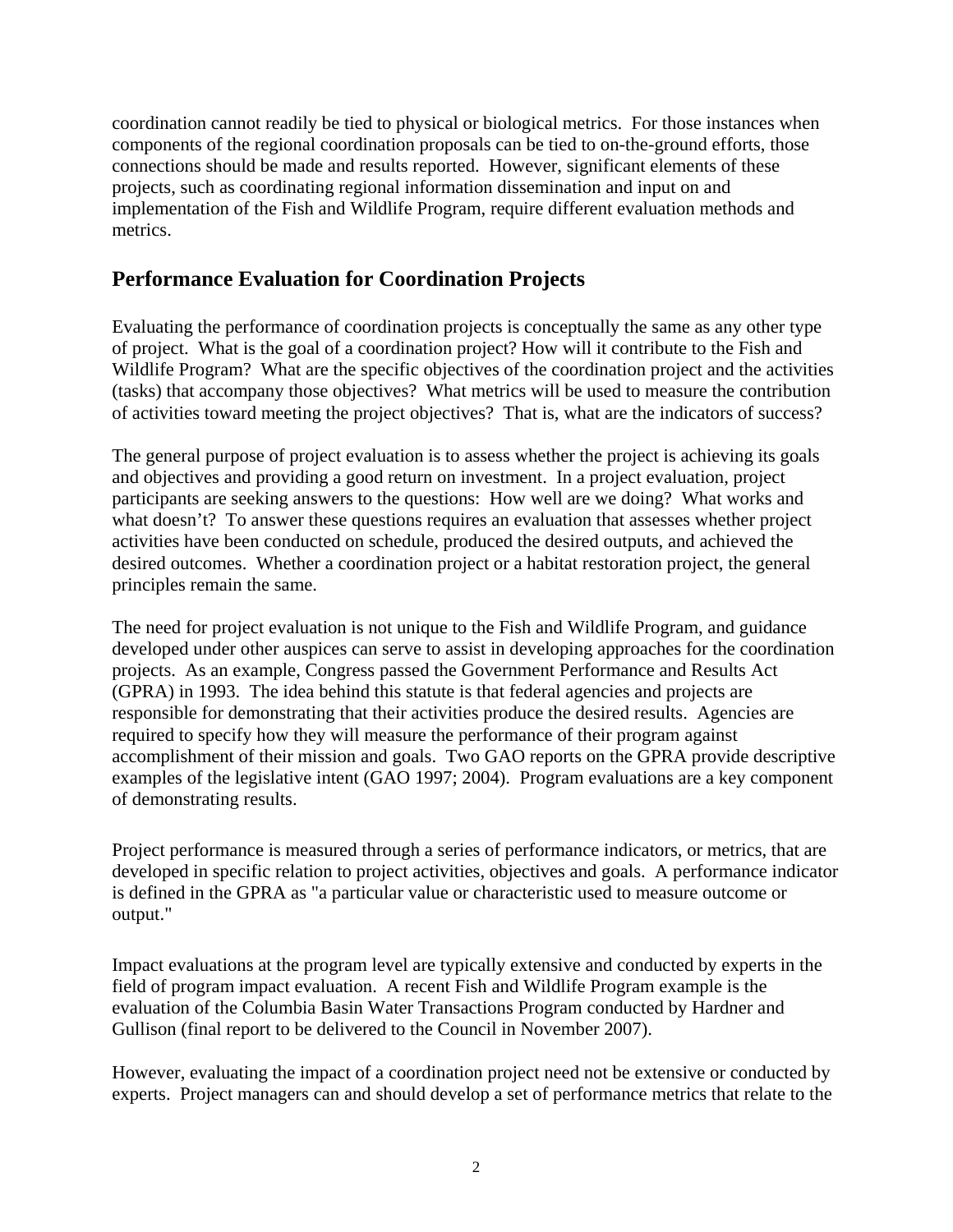projects goals and objectives, these metrics should be identified in the proposal, and then used to measure progress toward meeting project performance targets. In fact, project managers are probably in the best position to know which metrics are measurable and are appropriate indicators of performance within the specific context (goals and objectives) of their projects. The point is that project participants determine the indicators (metrics) of success and how they can be measured, then develop a plan to measure and evaluate project success on the basis of these indicators (metrics).

A general conceptual framework for performance measurement provided by Teather and Montague (available at [http://pmn.net/library/PerformancemeasurementforS&Torgs.htm\)](http://pmn.net/library/PerformancemeasurementforS&Torgs.htm) gives the general picture of the components of performance evaluation.



Figure 1. Performance Framework (Teather and Montague 1997).

Another government document providing guidance is a US Department of Energy handbook on measuring performance, available at [http://www.orau.gov/pbm/handbook/handbook\\_all.pdf.](http://www.orau.gov/pbm/handbook/handbook_all.pdf)

All metrics derive from the goals, objectives, and activities of the particular project. Some ideas on potential metrics can be found in the ISRP and project sponsor review dialogue. The primary categories are metrics of output and metrics of impact. These are summarized as:

**Metrics of Output**: (e.g., are the proposed activities being accomplished?)

- numbers of meetings
- numbers of participants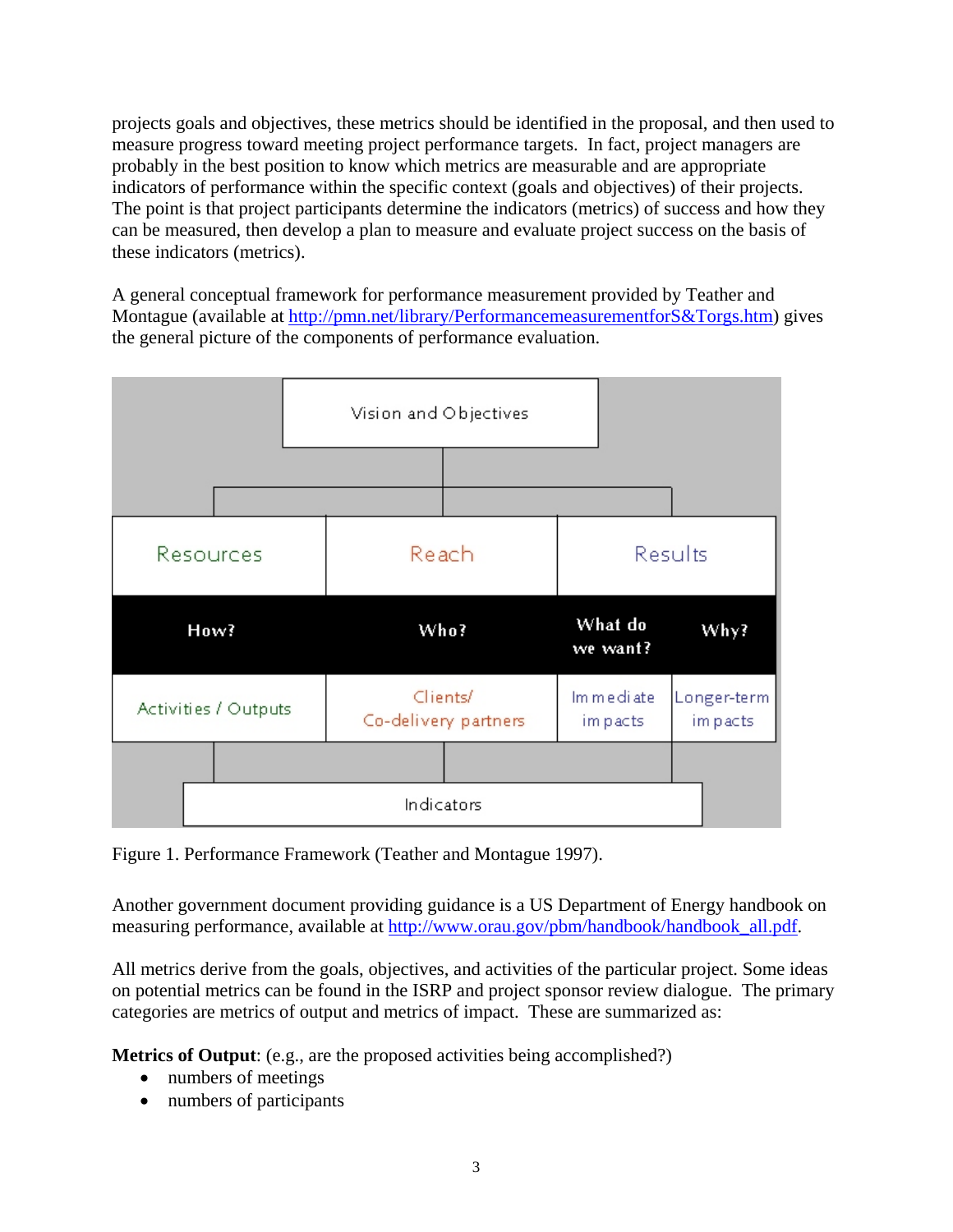- degree of representation among coordinated parties
- information exchange
- reporting

#### **Metrics of Impact: (e.g., how effective is the project: what is its added value of the coordination project)**

- changes in behavior
- value to the members
- user evaluation of product utility
- lack of redundancy
- member assessment of effectiveness and impact
- benefits to fish and wildlife of enhanced coordination activities.
	- o Specific projects or resources benefited by the project
	- o Specific effect of coordination on conservation and management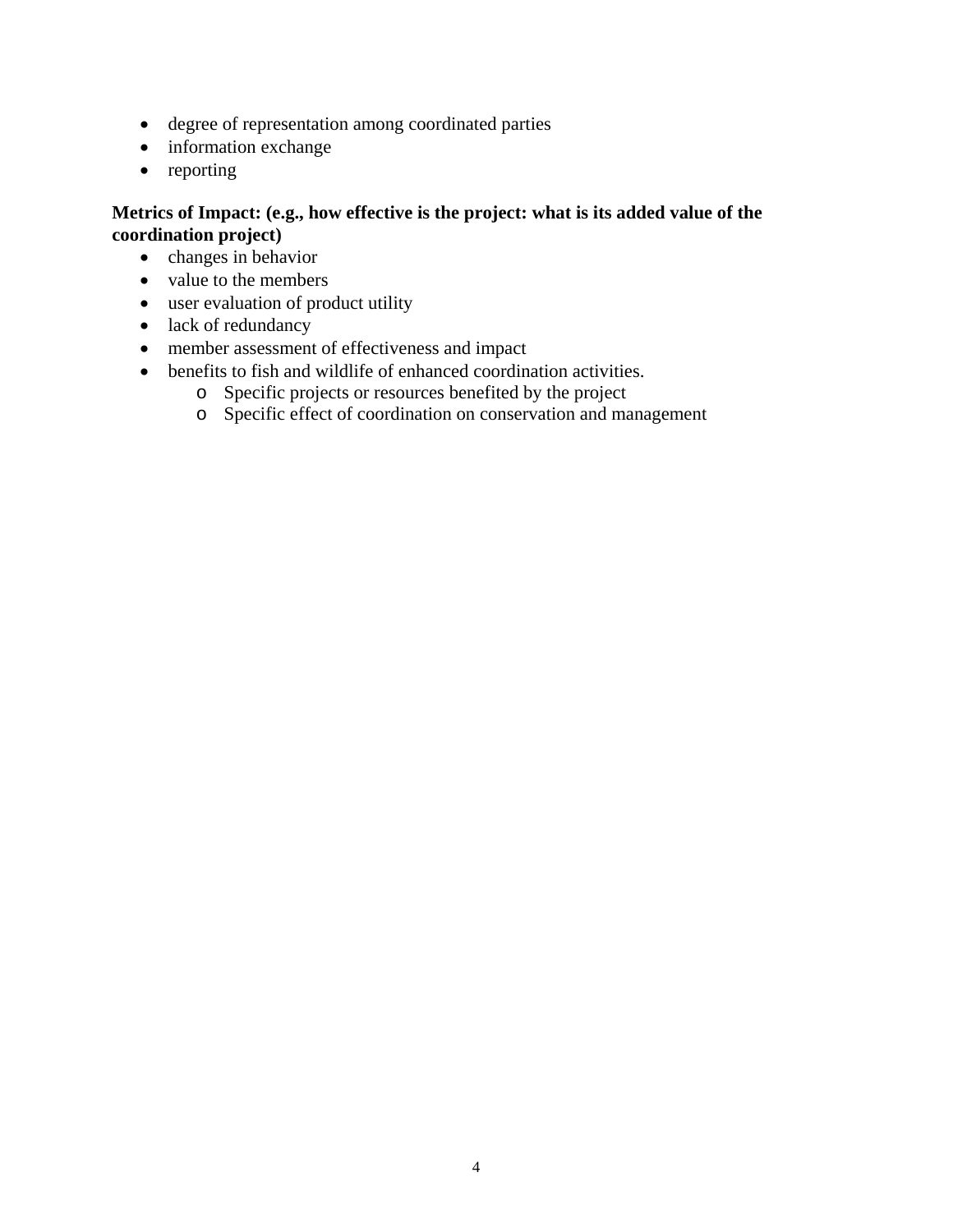# **Attachment - Excerpts from the ISRP's Final Review of FY 2007-09 Proposals (ISRP 2006-6)**

## **Recommendation Categories**

**4. Administrative** was assigned to coordination proposals that were not amenable to scientific review but needed to be grouped with other projects that required scientific review. The proposals should have clarified how they related to on-the-ground projects. Such proposals were theoretically reviewable, but most did not provide adequate details on coordination procedures or plans for implementation. There was a need to clearly define successful outcomes for these projects to allow for an evaluation of their efforts. Atypical proposals, such as developing a Subbasin Plan in a subbasin currently lacking one, might also be categorized as "Administrative" in that they require a policy decision from the Council to determine their eligibility for funding.

# **Regional Coordination**

#### 198906201 - Annual Work Plan CBFWA

**Sponsor:** Columbia Basin Fish & Wildlife Authority (CBFWA)

**Province:** Mainstem/ Systemwide **Subbasin:** Systemwide

**Budgets:** FY07: \$2,253,787 FY08: \$2,253,787 FY09: \$2,253,787

**Short description:** Coordinate fish and wildlife manager participation in regional mitigation activities for implementation of the NPCC's Program including RM&E, project and program review, subbasin plan implementation, program amendment recommendations, etc.

#### **ISRP final recommendation:** Fundable (Qualified)

#### **Comment (from response loop):**

The response includes a detailed description of the types of coordination and facilitation services that CBFWA is or could be providing. It adds information that was missing from the proposal regarding the operational meaning of general coordination terms. The response states that without CBFWA, the BPA, NPCC and the ISRP would find it difficult to staff activities such as holding meetings and providing website services. In addition, the response states that the "Columbia River Basin is dependent on the coordination, administration, and technical services that the CBFWA provides" for two monitoring and evaluation coordination partnerships (PNAMP and CSMEP). CBFWA activities in this regard include subcontracting services, participation in meetings, and website services. In 2005 CBFWA began to further expand its role to data inventory and reporting services. The response further states that the CBFWA role extends beyond coordination of its members to services for non-member entities.

Overall, a better demonstration is needed that CBFWA's services are provided in the most costeffective manner. The response provides a better description of the association of the \$900k budget line to the "annual report", including good detail on the range of products associated with the report. However, questions remain as to whether the costs are reasonable, especially given that a template of the website is already up and running.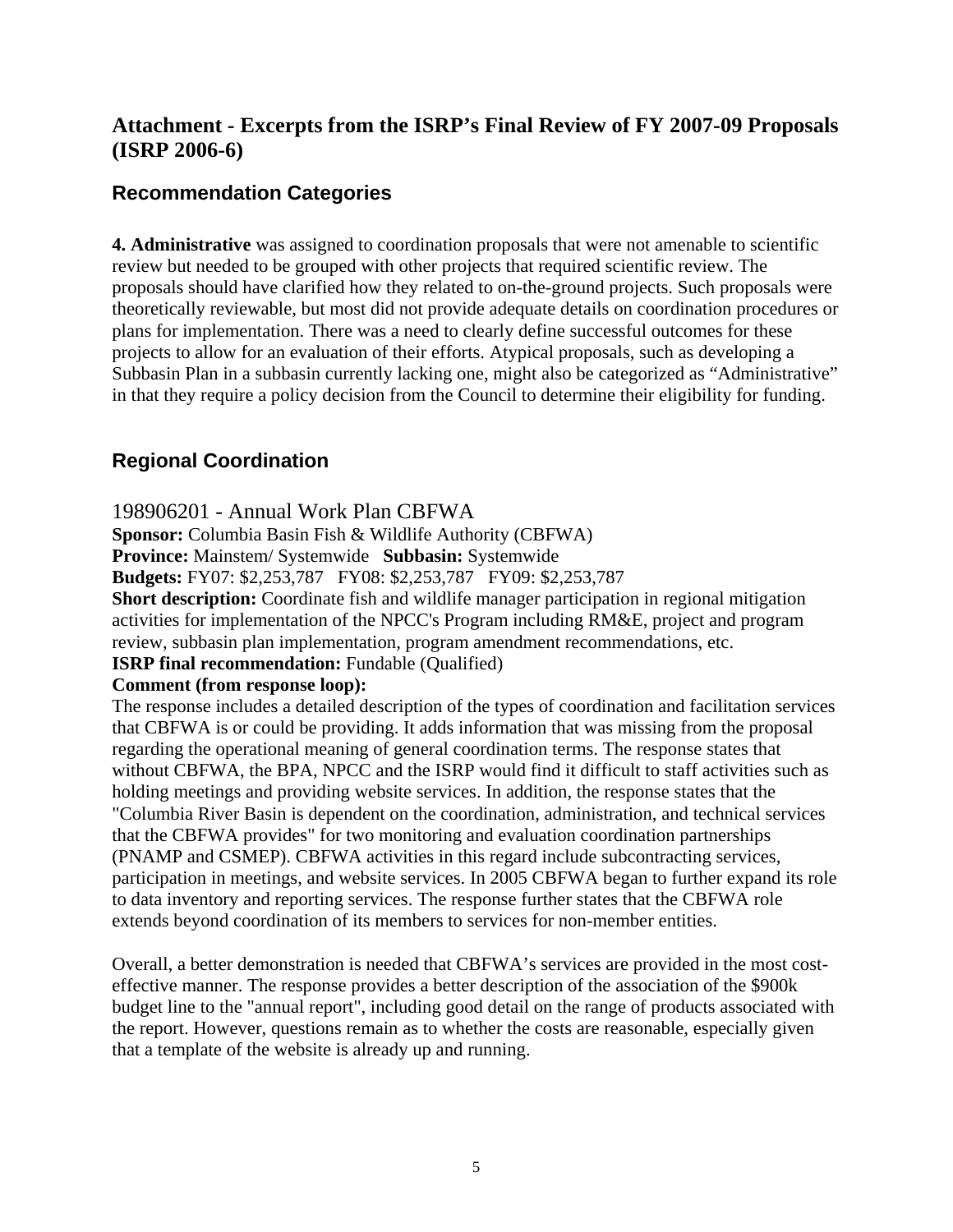The response also provides a description of the withdrawal of the Kalispel and Spokane tribes from membership. It appears that the interests of these two entities were not being addressed at the policy level; however, little explanation is provided as to why this situation exists. Does CBFWA have mechanisms to cope with "under-represented" groups?

The description of performance metrics is useful. As the sponsors indicate, existing performance metrics measure output (e.g. number of meetings, number of participants) but not impact (changes in behavior, value to the members). The table of number of meetings is interesting, particularly the very low number of PNAMP meetings (n=1) relative to other kinds of meeting such as "member meetings." However, evaluating performance on the basis of the number of meetings held, average number of participants, and reports produced is not, as the sponsors acknowledge, sufficient to assess impacts.

As recommended by ISRP, the sponsors conducted a literature review of metrics to assess coordination effectiveness. Review results were not provided but apparently were not considered applicable: "Results from coordination-oriented literature searches provide a broad set of techniques and metrics that are not consistent for coordination efforts, a situation that is comparable to differences that exist among monitoring and evaluation efforts for physical and biological projects."

Regardless of the range of approaches, the ISRP maintains that coordination efforts such as these can be evaluated. The response provides a vigorous defense of the need for the CBFWA, asserting that more coordination will result in better survival and recovery of fish and wildlife populations. However, no quantitative measures are developed for determining the degree to which this is the case. The Status of the Resource Project should provide useful information on key variables such as escapements, but the response does not give much information on project status or data QA/QC. Will Columbia River Basin fish and wildlife agencies rely on the Project for data or will the project duplicate agency data?

The recommended qualification to funding is that the project should develop an approach to monitor its impact in terms of changes in behavior and value to the members. In addition to the PISCES metrics, it would be useful to have CBFWA develop member-feedback instruments to evaluate member assessment of effectiveness and impact. In addition, the new cluster of products included under the Status of the Resource report provides an opportunity for user evaluation of product utility.

#### 200710800 - Regional Coordination for Upper Columbia United Tribes **Sponsor:** Upper Columbia United Tribes

**Province:** Mainstem/ Systemwide **Subbasin:** Systemwide

**Budgets:** FY07: \$69,594 FY08: \$73,346 FY09: \$80,053

**Short description:** Facilitate and coordinate five UCUT member Tribes' participation in regional activities involving implementation of the FWP, annual project and funding recommendations, rolling provincial review, subbasin planning, program amendment recommendations, etc.

**ISRP final recommendation:** Admin (see comments)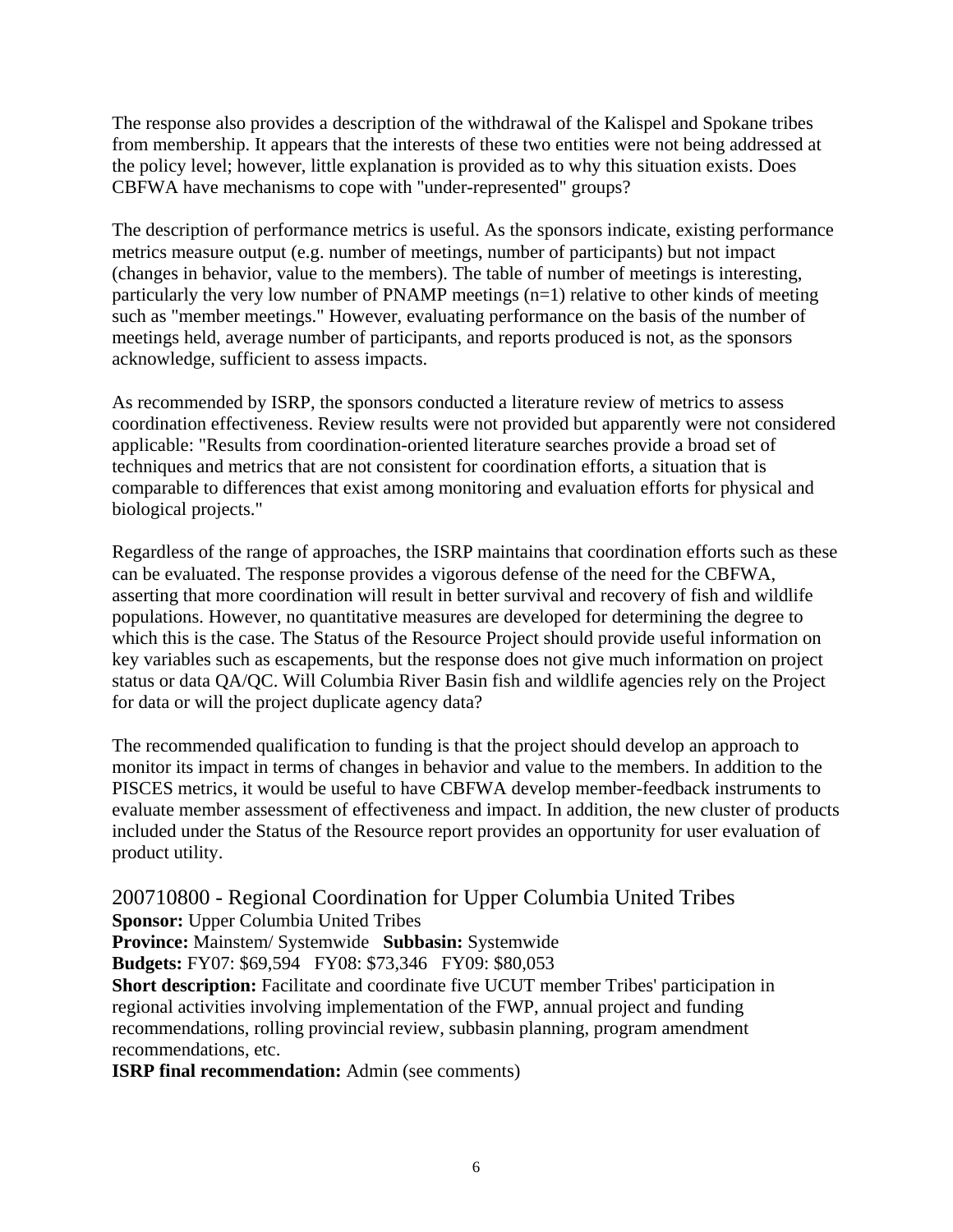#### **Comment (from June 1 report):**

This proposal describes coordination and information provision for the Upper Columbia United Tribes (UCUT) that seems quite useful and productive. A brief but clear section describes the role of the UCUT in coordinating its five member tribes with the Fish and Wildlife Program and with CBFWA. It describes meetings coordinated and information provided to its members, as well as its function in communicating UCUT member positions within the Basin decision arenas.

The proposal provides specific examples of UCUT's role in enabling coordination, communication and participation of its members in regional processes. It makes a good case for the relation of UCUT coordination support to the participation of the upriver tribes in fish and wildlife activities. It describes decreasing levels of UCUT funding from the Bureau of Indian Affairs (BIA), relates the funding declines to a decline in coordination activities, and states that project funding is necessary to maintain UCUT central office functions.

The proposal would be strengthened by including more detail on the benefits to fish and wildlife of enhanced coordination activities. For example, what specific projects or resources are threatened if funding is not provided? How will conservation and management be affected if the funding is not provided?

The proposal has five objectives describing various aspects of coordination, participation, and long-term planning. Work elements are listed for each objective; all are activities that facilitate member tribes' participation in the Fish and Wildlife Program. Work elements are specific and relate well to the objectives. One set of work elements relates to the informing of and involvement in national legislation and international agreements that affect the tribes with regard to salmon and habitat issues and treaty storage water. This seems quite useful and forwardlooking.

To strengthen the justification for the proposal, the sponsors should provide specific information on the basis for the following statement made in the proposal: "The upriver Tribes have been innovative leaders in proposing strategies for watershed-based Program management, equitable allocation of fish and wildlife funding, and multiple-purpose river operations."

In addition, because the objective of this project is coordination, the sponsors need to provide some measures by which the effectiveness of this coordination can be monitored and evaluated.

# 200710600 - Spokane Tribe Fish and Wildlife Planning and Coordination

**Sponsor:** Spokane Tribe

**Province:** Mainstem/ Systemwide **Subbasin:** Systemwide

**Budgets:** FY07: \$93,100 FY08: \$93,100 FY09: \$93,100

**Short description:** To ensure adequate Spokane Tribal representation at regional meetings. This project would secure funding for Spokane Tribal Fish and Wildlife Managers to attend regional and provincial meeting to assist in development of work plans within Columbia River.

**ISRP final recommendation:** Admin (see comments)

#### **Comment (from June 1 report):**

This is an inadequately written proposal to perform coordination and meeting participation. The proposal provides little explanation of how the requested FTE support and other funds will be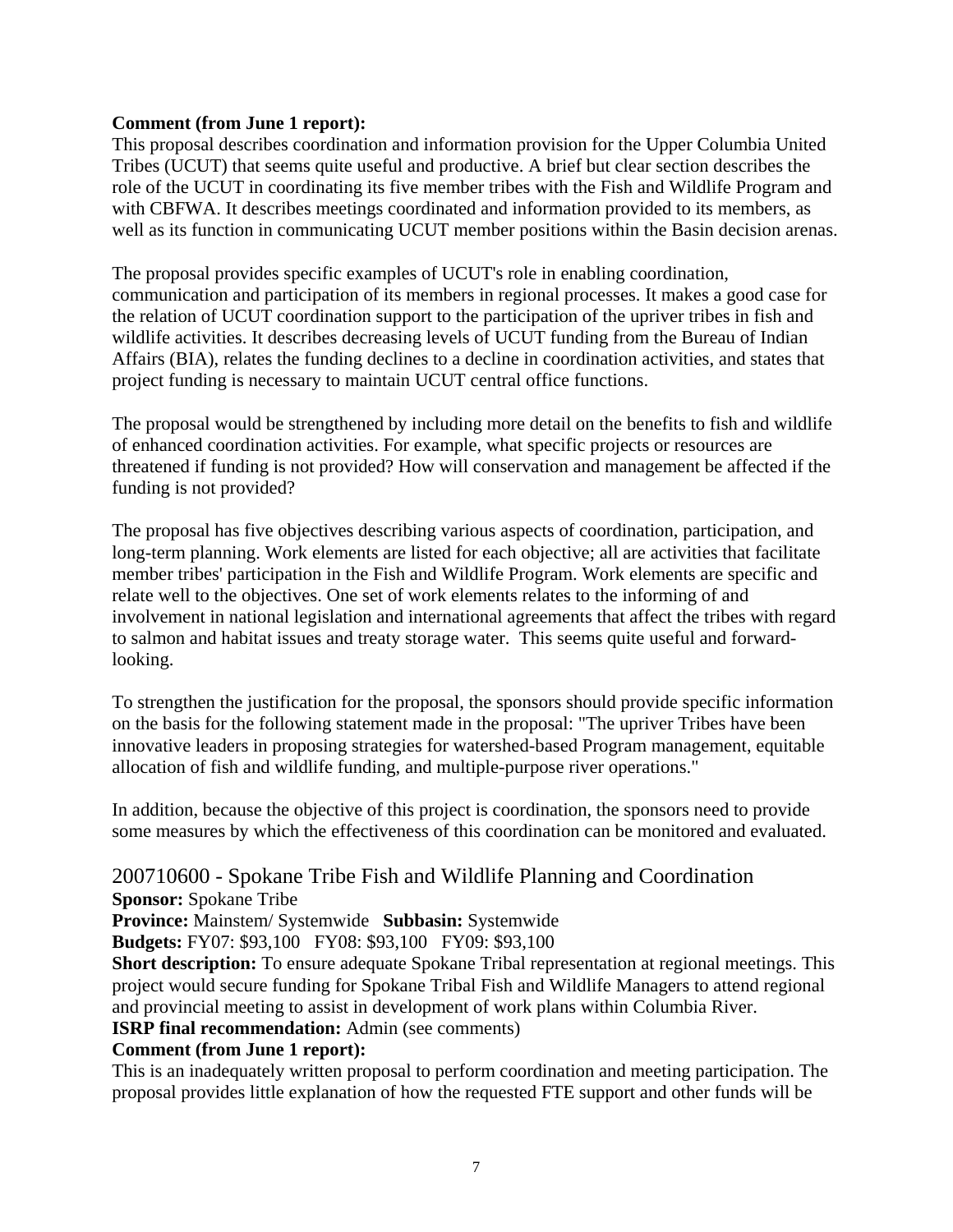spent. Budget figures are rounded and seem excessive (e.g. .7 FTE for coordination; \$10,000 to attend regional meetings). The proposal does not justify why the efforts described in this proposal, which would seem to be routine and to require minimal effort, are not a component of the four ongoing Spokane projects, or how conservation and management will be affected if the funding is not provided.

This proposal and a twin proposal submitted by the Kalispel Tribe would seem to be covered under the more comprehensive (and less expensive) UCUT coordination proposal, which includes the Spokane and Kalispel.

The justification for the proposal is based in the need for regional cooperation, the MOU between BPA and the Upper Columbia United Tribes regarding consultation, coordination and participation, and the withdrawal of the Spokane Tribe from CBFWA. The proposal does not provide specific explanation of the Tribe's withdrawal from CBFWA.

The proposal has a single objective of regional coordination, explained as being necessary for Spokane implementation of the Fish and Wildlife Program. Four work elements are generally explained as participation in meetings, exchanging information, providing Spokane information to regional reporting, and providing information to regional entities on Spokane policies, programs, and projects. Coordination is not specifically tied to improvements of fish and wildlife conservation and restoration on Spokane lands.

200716200 - Kalispel Tribe Fish and Wildlife Coordination **Sponsor:** Kalispel Tribe **Province:** Mainstem/ Systemwide **Subbasin:** Systemwide **Budgets:** FY07: \$90,000 FY08: \$93,100 FY09: \$96,200 **Short description:** Participate in regional mitigation activities in implementation of the Fish and Wildlife Program and BPA's role in funding the Fish and Wildlife Program. **ISRP final recommendation:** Admin (see comments)

#### **Comment (from June 1 report):**

This is an inadequately written proposal to perform coordination and meeting participation. The proposal provides little explanation of how the requested FTE support and other funds will be spent. Budget figures are rounded and seem excessive (e.g. .7 FTE for coordination; \$10,000 to attend regional meetings). The proposal does not justify why the efforts described in this proposal, which would seem to be routine and to require minimal effort, are not a component of the eight funded Kalispel projects, or how conservation and management will be affected if the funding is not provided.

This proposal and a twin proposal submitted by the Spokane Tribe would seem to be covered under the more comprehensive (and less expensive) UCUT coordination proposal, which includes the Spokane and Kalispel.

The justification for the proposal is based in the need for regional cooperation, the MOU between BPA and the Upper Columbia United Tribes regarding consultation, coordination and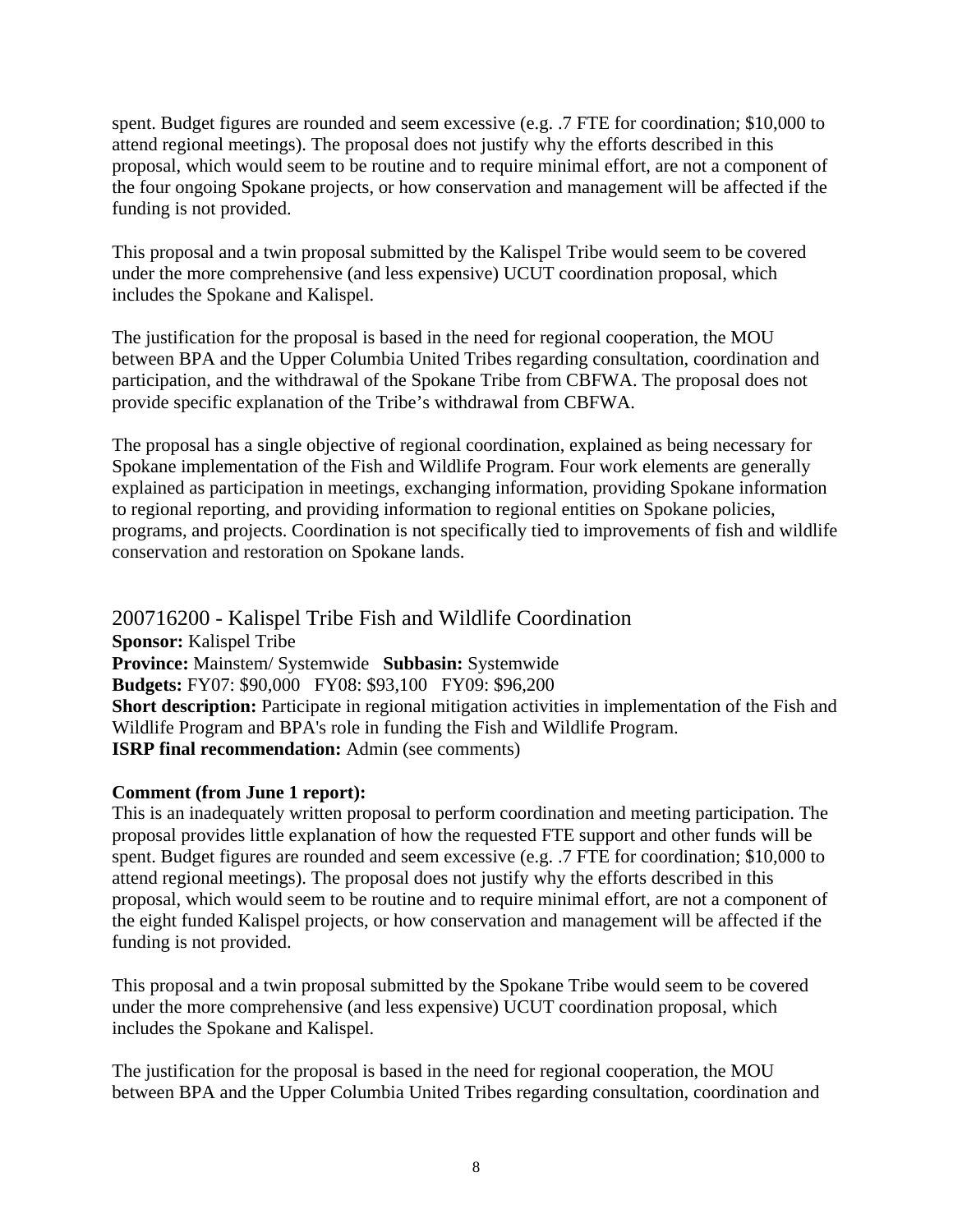participation, and the withdrawal of the Kalispel Tribe from CBFWA. The proposal does not provide specific explanation of the Tribe's withdrawal from CBFWA.

The proposal has a single objective of coordinating the Kalispel tribe fish and wildlife projects with the region. Four work elements are generally explained as participation in meetings, exchanging information, providing Kalispel information to regional reporting, and providing information to regional entities on Kalispel policies, programs and projects. Coordination is not specifically tied to improvements of fish and wildlife conservation and restoration on Kalispel lands.

199803100 - Implement Wy-Kan-Ush-Mi Wa-Kish-Wit **Sponsor:** Columbia River Inter-Tribal Fish Commission (CRITFC) **Province:** Mainstem/ Systemwide **Subbasin:** Systemwide **Budgets:** FY07: \$234,205 FY08: \$234,205 FY09: \$234,205 **Short description:** This project will provide effective and efficient watershed restoration through coordination and support of tribal restoration planning and project implementation consistent with Wy-Kan-Ush-Mi Wa-Kish-Wit and the NWPCC Fish and Wildlife Program. **ISRP final recommendation:** Fundable (Qualified)

#### **Comment (from response loop):**

CRITFC provided helpful answers to many ISRP comments. The response concerning outreach was well done. The list of over 150 completed or ongoing projects is impressive. However, no lists of technical reports or data resulting from these projects could be provided because of the "limited time frame." It is surprising that CRITFC does not routinely have this information available.

Better evaluation and documentation of the effectiveness of previous coordination efforts and project implementation in the form of feedback from the four Tribes and other agencies could help CRITFC to identify those activities that have been most effective and to prioritize future efforts. But overall, the response misses the point and does not address the ISRP's comments on the need for better self-evaluation and monitoring of CRITFC activities.

The statement: "It is impossible to clearly state what the most effective activities are" is disconcerting in a coordination project, and can only true if no attempts to evaluate effectiveness are made. Approval of projects by the CRITFC Commission does not constitute an evaluation. The sponsors need to take a more proactive approach to learn how to conduct an effectiveness evaluation and to conduct it. At present, effectiveness is asserted rather than documented. Responses #12 and 16 address some potential indicators of effectiveness, but these remain assertions rather than demonstrations of effectiveness.

If it is the case (response #12) that "Effectiveness may well be measured by the success of preserving the tribal institutional capacity and leadership to deliver on-the-ground projects, collaboration to make shared decisions with state and federal co-managers on key policy issues, participation in forums that shape future actions by BPA and other federal entities that oversee the operation of the hydrosystem, and education and outreach to build and sustain partnerships,"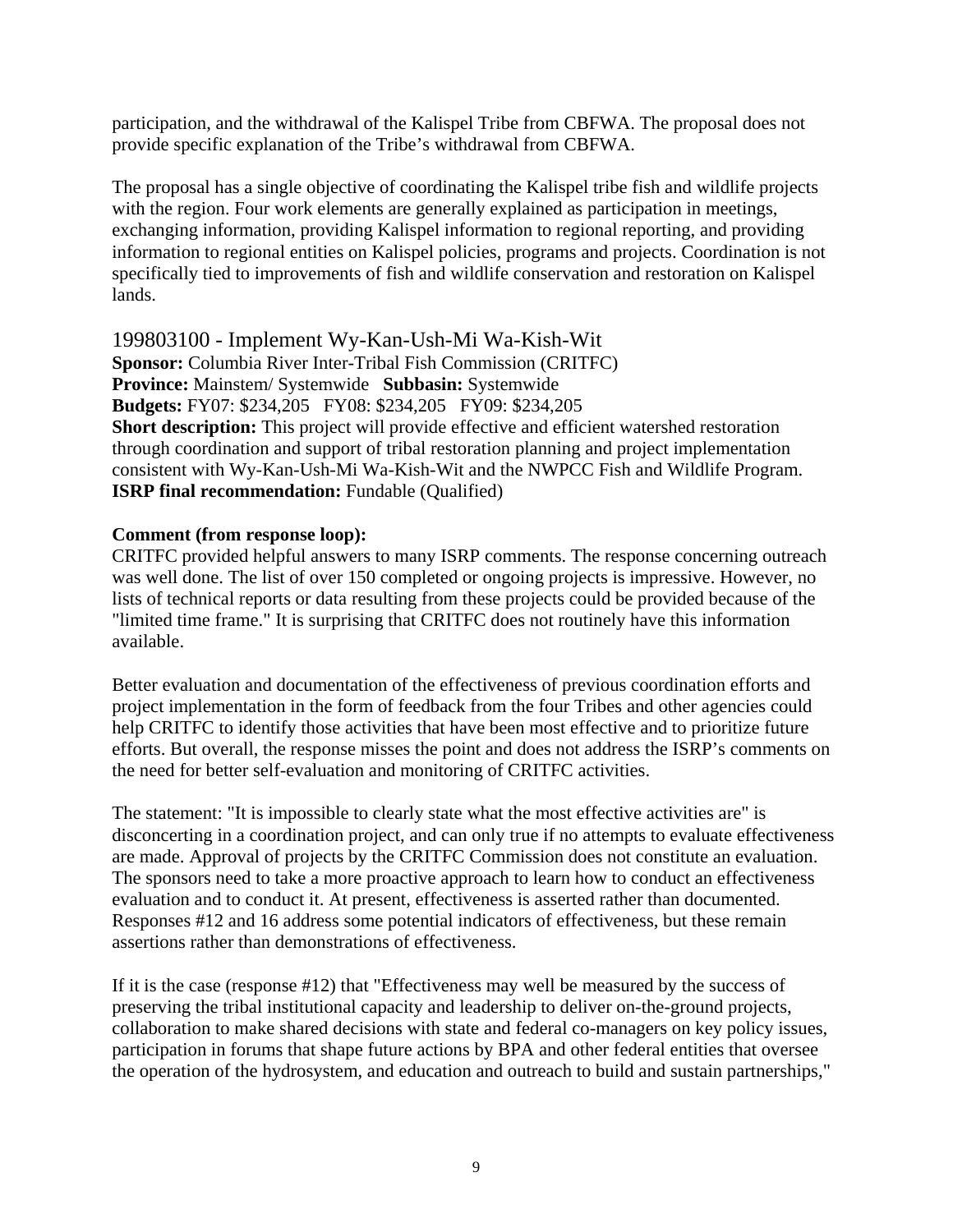the elements of this statement provide guidance as to the types of indicators that would be appropriate to assess performance.

Response 17 also addresses the effectiveness evaluation issue. Stating, "As already agreed to by the ISRP, monitoring of coordination effectiveness is difficult to evaluate quantitatively" is again missing the point. Although it is difficult, it is both desirable and possible. The point is that careful thought should be given to what effectiveness would look like and how it can be measured, then develop a plan to measure it and evaluate it. Agreeing to "document any incidences of overlap or redundancy with CRITFC and individual tribal projects if they occur as a measure of effectiveness" is not sufficient and does not address the central question of effectiveness.

The response provides no indication of a prioritized approach to planning. Planning is apparently entirely reactive to short-term priorities expressed by CRITFC members. Response 15 describes some of the elements of consideration in coordination but does not explain the process of prioritization.

The recommended qualification to funding is that the sponsors be required to develop an effectiveness evaluation plan.

#### 200400200 - PNAMP Funding

**Sponsor:** US Geological Survey (USGS) - Cook **Province:** Mainstem/ Systemwide **Subbasin:** Systemwide

**Budgets:** FY07: \$50,000 FY08: \$50,000 FY09: \$50,000

**Short description:** PNAMP requires a Coordinator to serve as lead staff, liaison, point of contact, and support efforts to coordinate state, federal, and tribal monitoring efforts in the region. This proposal requests funding for a portion of total cost of Coordination only.

#### **ISRP final recommendation:** Fundable

#### **Comment (from June 1 report):**

This is a well-written proposal to fund a coordinator for PNAMP. It appears to be a very costeffective project performing a necessary and valuable function for PNAMP. The largest PNAMP costs are covered in-kind by six partner agencies, but a coordinator is needed. Twenty entities are signatories to the PNAMP charter. The background section makes a convincing case for why a coordinator is needed and how it will contribute to PNAMP objectives.

The PNAMP aquatic monitoring efforts are tied to the Fish and Wildlife Program, BiOps, recovery plans and subbasin plans. The proposal extensively documents relationships to ongoing and proposed projects. A figure illustrates 14 monitoring programs being coordinated. Two detailed tables provide excellent comparisons and differentiations among three large monitoring programs (PNAMP, CSMEP, and FRMEP) and among regional data projects (PNAMP, NED, CSMAP, PNW RGIC, StreamNet, PNWQDX).

PNAMP was formed in 2004. A project history focuses on accomplishments in the ensuing two years. PNAMP appears to be making good contributions to the region's monitoring coordination, having facilitated numerous meetings and information exchanges about monitoring protocols. To assess the effectiveness of this facilitation an audit or poll of participating agencies should be